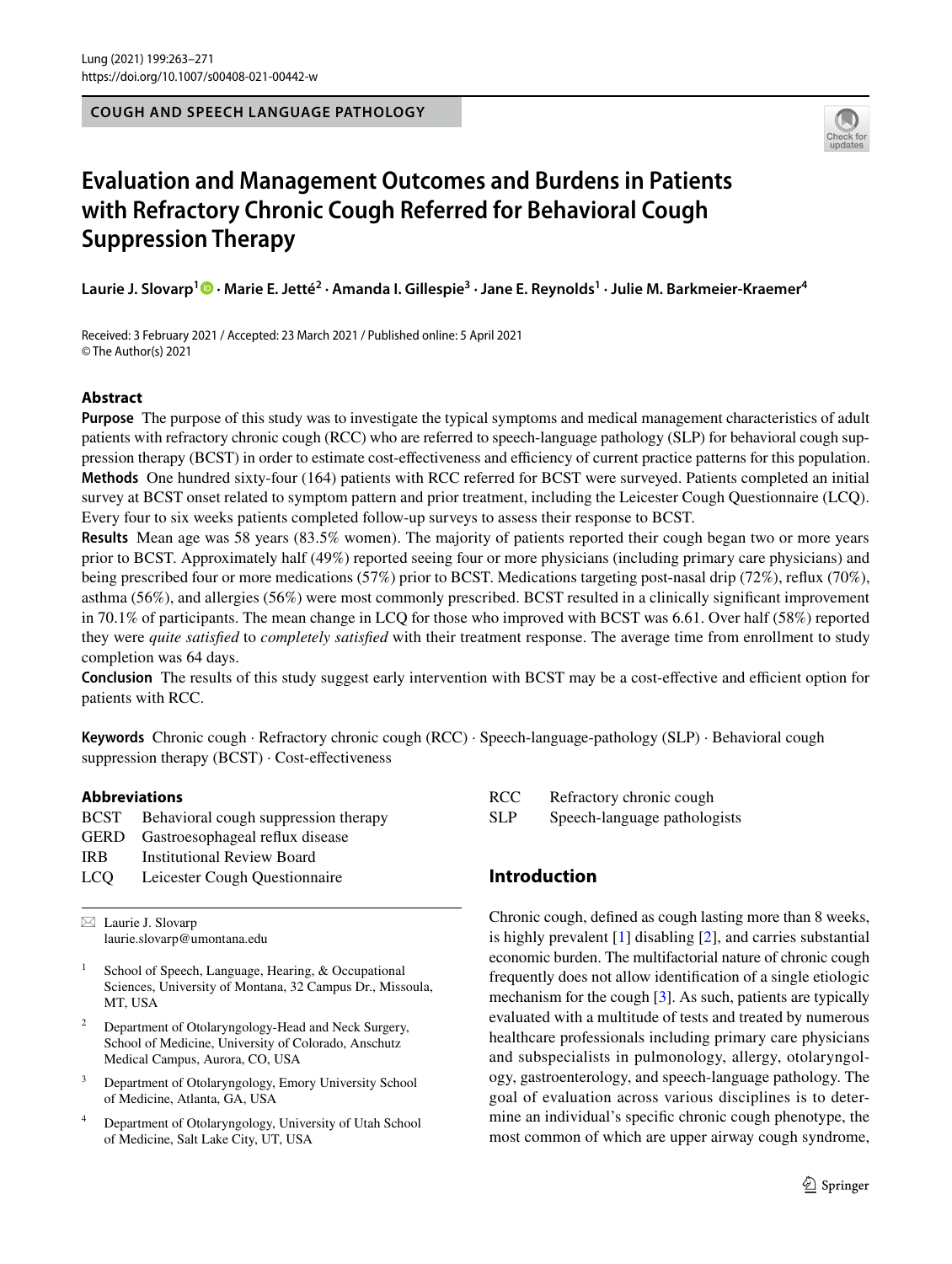cough-variant asthma, gastroesophageal refux (GERD), and eosinophilic bronchitis [\[4](#page-7-3), [5](#page-7-4)]. When each of these has been evaluated and found to be absent or adequately treated yet symptoms persist, a patient is considered to have refractory chronic cough (RCC). Evaluation for utility of behavioral cough suppression therapy (BCST)—also referred to in the literature as cough control therapy, cough suppression therapy, Physiotherapy and Speech-Language Therapy Intervention, among other similar variations [[6–](#page-7-5)[8\]](#page-7-6)—typically occurs after completion of empiric treatment and testing for these common cough phenotypes [[9–](#page-7-7)[12\]](#page-7-8).

BCST is administered by speech-language pathologists (SLP) sub-specialized in disorders of the larynx and upper airway. The goal of BCST is to use cognitive-behavioral techniques to override the cough refex and, by so doing, improve cough control and reduce cough sensitivity. There is moderate evidence supporting its efficacy for improving quality of life, reducing cough severity and frequency, and decreasing cough sensitivity in patients with RCC [[8,](#page-7-6) [13](#page-7-9)[–15\]](#page-7-10). BCST is safe, improves cough outcomes in up to 87% of patients, is inexpensive and efficient (i.e., patients typically need no more than four treatment sessions) [[16](#page-7-11)]. As such, a trial of BCST may be more cost-efective than, and as efective as, other common empiric medical treatments for RCC. This study describes survey data from 164 patients who underwent BCST and outlines their treatment course and quality of life outcomes.

## **Methods**

This survey study was approved by the University of Montana Institutional Review Board on March 05, 2015 (IRB#: 242-14). The data reported herein describe a subset of data gathered in a larger ongoing study looking at symptom and treatment patterns of patients with RCC. The current study pertains to treatment patterns and response to treatment specifcally in patients with RCC treated with BCST. Data used in this paper were collected from June 2015 to June 2020.

#### **Setting and Participants**

All data were collected via Health Insurance Portability and Accountability Act (HIPAA) -compliant Qualtrics survey software or a paper form. Participants were recruited by SLPs who regularly provide evidence-based BCST [\[16](#page-7-11)[–18](#page-7-12)]. Participating SLPs were from thirteen clinics across six different states in the United States and one hospital clinic in Australia. All participants were referred for BCST, were at least 18 years old, had a complaint of cough for at least the past 8 weeks, were not current smokers, did not have a formal pulmonary diagnosis (e.g., chronic obstructive pulmonary disease, asthma confrmed with objective testing), and had not taken an ACE-inhibitor medication within two months of enrollment.

## **Procedures**

#### **Survey Development**

The survey consisted of four parts: (1) relevant medical history, (2) patient-reported symptoms, (3) questions related to prior treatment, and (4) the Leicester Cough Questionnaire (LCQ) [\[19](#page-7-13), [20\]](#page-7-14). Due to an oversight, the initial survey was missing one question ("How many physicians have you seen for your cough?"). This question was added after the frst 38 respondents. Given the primary purpose of this paper is to describe treatment patterns in patients with RCC who are referred for BCST, we report only the results related to relevant medical history, prior treatment, and response to BCST. This portion of the survey can be viewed Online in Appendix A.

#### **Survey Administration**

SLPs at participating clinics were given three options to recruit potential participants—an electronic tablet, a paper form with self-addressed and stamped envelope, or a recruitment fyer that contained a web address, a QR code, and a phone number that allowed patients to enroll on their own time. The majority of clinics opted for paper forms or fyers. All participants completed the survey within one day of completing their BCST evaluation session.

Following enrollment, participants were contacted by mail, phone, text, and/or e-mail, depending on their indicated preference, every four to six weeks to monitor change. The follow-up survey consisted of the LCQ and questions related to compliance with treatment, efectiveness of treatment, and overall satisfaction with cough status. Compliance was asked on a scale from 1 (*not very compliant*) to 4 (*very compliant*). Treatment effectiveness was asked on a scale from 1 (*not at all efective*) to 7 (*completely efective*). Overall satisfaction was asked on a scale from 1 (*Not at all satisfed. I'm not any better*) to 7 (*Completely satisfed. My cough is gone*). If the participant reported an improvement in cough status, they were asked what they thought contributed to the improvement (i.e., *medical treatment, BCST, both,* or *I'm not sure*). Follow-up data continued to be gathered every four to six weeks until the participants reported a satisfaction of at least 5 (*Quite satisfed*), or until they were no longer making progress or no longer wished to participate in the study.

#### **Data Analysis**

Data analyses were performed with Statistical Package for the Social Sciences (SPSS) version 26 software. The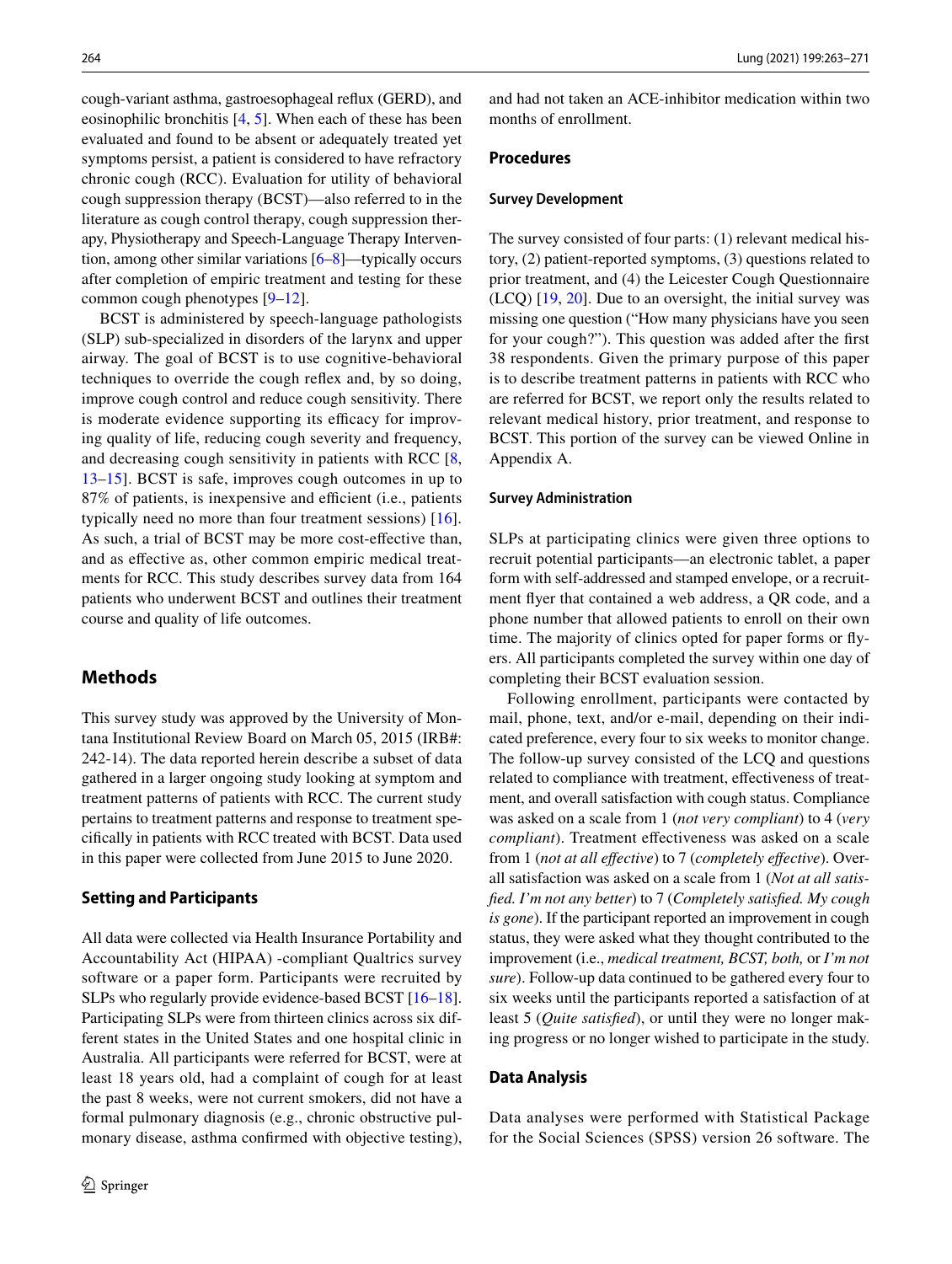paired *t* test was used to determine significance of change pre- and post-BCST. The Mann Whitney *U* test was used to assess difference in compliance between those who improved with BCST and those who did not. Multiple linear regression modeling was used to determine if demographic and medical history data predicted change in LCQ. Spearman's correlation was used to determine the association between perceived treatment satisfaction and the LCQ. Alpha was set at 0.05. Data are reported as *N* (%).

## **Results**

A total of 211 patients referred for BCST completed the enrollment survey. Of these, 164 completed follow-up surveys.

## **Demographics**

One hundred thirty-seven (83.5%) of the respondents identifed as female. Mean age of the sample was 58. The majority identifed as either Caucasian (66%) or unknown/do not want to report (29%). Demographic data, including age by decade, are presented in Table [1](#page-2-0).

## **Relevant Medical History**

## **Smoking**

Thirty-four (21%) respondents reported a history of smoking, 28 (82%) of whom quit smoking over 10 years prior. Eighteen of the 33 who smoked (55%), smoked 10 years or fewer (Table [1](#page-2-0)).

## **Cough Length and Prior Treatment**

Length of cough was asked in a multiple-choice format with the longest option being "over 2 years", which was the most common answer with 85 (52%) of the respondents. Only 29 (18%) reported a cough duration of six months or less (see Table [1\)](#page-2-0). One hundred twenty-eight (128) respondents reported number of physicians seen, including generalists and specialists. The remaining left the question blank, reported they did not recall, or reported "too many to count". Of the 128 who answered the question, 63 (49%) reported seeing four or more physicians prior to BCST. Only 18 (11%) reported seeing one physician, while 18 (11%) saw two physicians, and 29 (18%) saw three physicians. Data on cough length and number of physicians seen are included in Table [1](#page-2-0). Ninety-three (57%) respondents reported being prescribed four or more medications prior to BCST. Over half reported being prescribed medications for post-nasal

<span id="page-2-0"></span>**Table 1** Demographic, smoking history, and number physicians seen prior to BCST of participants (*N*=164)

| Demographic and clinical characteristics | Frequency $(\%)$ |
|------------------------------------------|------------------|
| Gender                                   |                  |
| Female                                   | 137 (83.5)       |
| Male                                     | 27(16.5)         |
| Age                                      |                  |
| $18 - 29$                                | 4(2.4)           |
| $30 - 39$                                | 17(10.4)         |
| 40–49                                    | 21 (12.8)        |
| $50 - 59$                                | 34(20.7)         |
| $60 - 69$                                | 50(30.5)         |
| 70–79                                    | 27(16.5)         |
| 80–89                                    | 6(3.7)           |
| Unreported                               | 4(2.4)           |
| Race/Ethnicity                           |                  |
| Hispanic/Latino                          | 4(2.4)           |
| Black/African American                   | 0(0)             |
| White/Caucasian                          | 108(65.8)        |
| Native American/Native                   | 3(1.8)           |
| Hawaiian                                 |                  |
| More than 1 race                         | 1(0.6)           |
| Unreported/Unknown                       | 48 (29.2)        |
| History of smoking                       |                  |
| Yes                                      | 34 (20.7)        |
| No                                       | 126 (76.8)       |
| Unreported                               | 4(2.4)           |
| Length of cough                          |                  |
| $2-4$ months                             | 18(11.0)         |
| 4–6 months                               | 11(6.7)          |
| $6-12$ months                            | 24 (14.6)        |
| $12-18$ months                           | 6(3.7)           |
| $18-24$ months                           | 13(7.9)          |
| $>$ 24 months                            | 85 (51.8)        |
| Number physicians seen                   |                  |
| 1                                        | 18 (10.9)        |
| 2                                        | 18 (11.0)        |
| 3                                        | 29 (17.7)        |
| 4                                        | 25(15.2)         |
| 5                                        | 16(9.8)          |
| 6                                        | 7(4.3)           |
| 7                                        | 1(.6)            |
| 8                                        | 5(3.0)           |
| 10                                       | 6(3.7)           |
| 11                                       | 1(0.6)           |
| 12                                       | 2(1.2)           |

drip (*N*=118, 72%), refux (*N*=115, 70%), asthma (*N*=92, 56%), and allergies (*N*=92, 56%). Distribution of prescribed medications is presented in Fig. [1.](#page-3-0)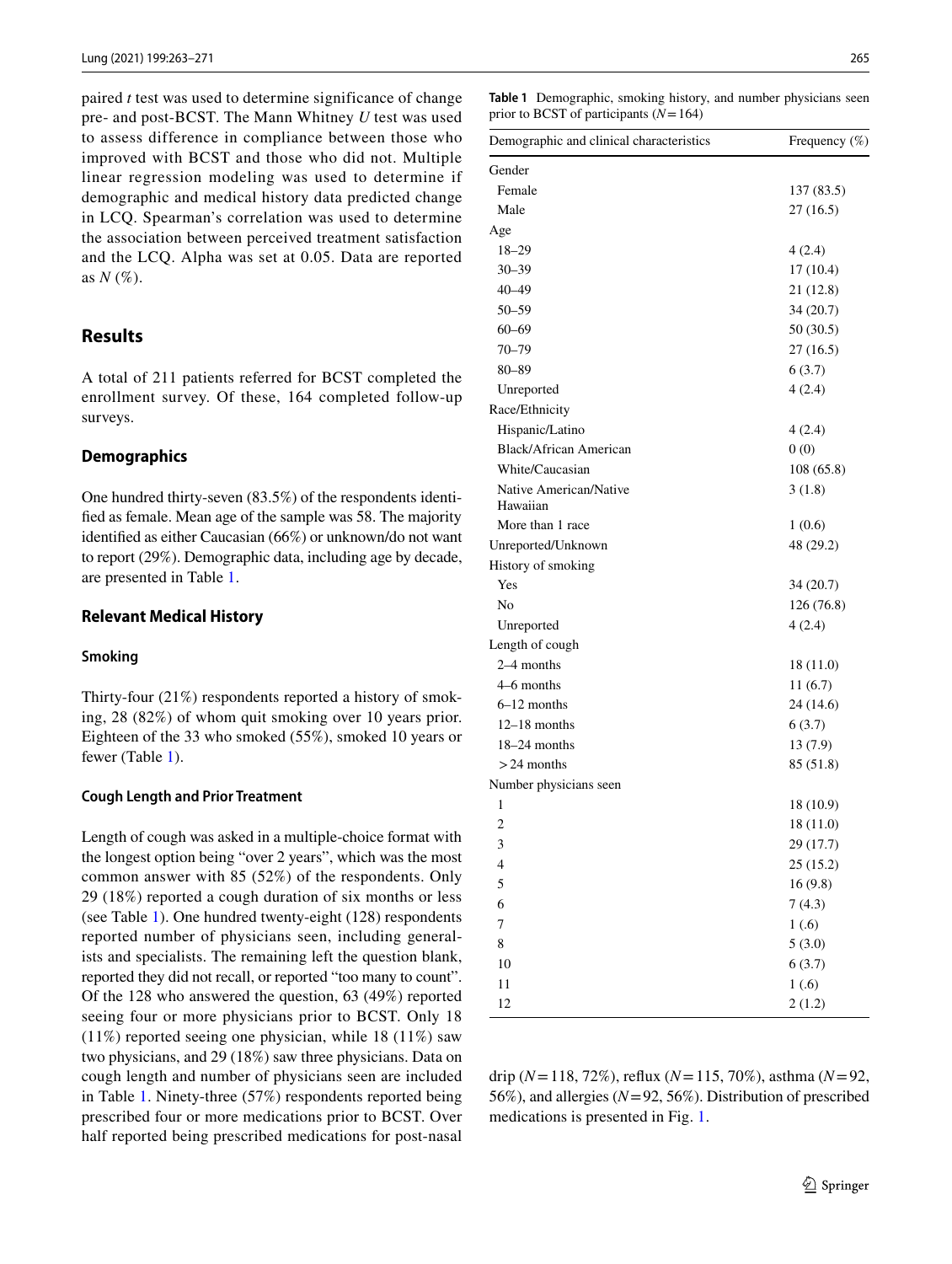<span id="page-3-0"></span>**Fig. 1** Medications prescribed to respondents prior to BCST referral. Neuromodulators include gabapentin, pregabalin, or amitriptyline. \*Only the fnal survey version (*N*=53) asked about morphine, antibiotics, and benzonatate. *PND* post-nasal drip



<span id="page-3-1"></span>**Table 2** Distribution of LCQ domain and total scores

|               | Pre-BCST    |                | Post-BCST    |                | Paired t test       |                |
|---------------|-------------|----------------|--------------|----------------|---------------------|----------------|
|               | Mean $(SD)$ | Range          | Mean $(SD)$  | Range          | LCQ $\Delta$ 95% CI | $\mathrm{Sig}$ |
| Physical      | 3.97(1.17)  | $1.14 - 6.86$  | 5.26(1.18)   | $1.75 - 7.00$  | 1.11 to 1.50        | < .0005        |
| Psychological | 3.66(1.16)  | $1.29 - 6.13$  | 5.25(1.65)   | $1.43 - 7.00$  | 1.35 to 1.87        | < .0005        |
| Social        | 3.65(1.37)  | $1.00 - 7.00$  | 5.41 (1.59)  | $1.00 - 7.00$  | 1.52 to 2.03        | < .0005        |
| Total         | 11.28(3.18) | $4.68 - 19.48$ | 15.90 (4.23) | $4.82 - 21.00$ | 4.02 to 5.30        | < .0005        |

*CI* confdence interval*, LCQ* Leicester Cough Questionnaire, *SD* standard deviation, *Δ* change

#### **Response to BCST**

Data from five participants were removed from the sample before analyzing response to BCST because it could not be determined if their improvement was due to BCST. One of these participants reported good BCST compliance and BCST effectiveness, but reported medical treatment was the only reason for improvement. The other four participants reported poor compliance to BCST and either contributed their improvement to medical treatment or reported "nothing has improved my cough."

Mean total LCQ scores pre-and post-BCST for the remaining 159 respondents were 11.29 and 15.95, respectively. The distribution of LCQ change scores were approximately normally distributed. Between the 159 scores recorded, there were 154 unique values, further justifying treating LCQ change score as a continuous variable in a paired *t* test. The paired *t* test revealed a statistically signifcant increase of 4.66 (95% CI 4.02 to 5.30), *t*(158)=14.39,  $p < 0.0005$ ,  $d = 1.14$ . Each LCQ domain score also significantly improved  $(p < 0.0005$  for each) and can be viewed in Table [2](#page-3-1).

A conservative threshold of change in total LCQ score of at least 2.0 was set to indicate a clinically relevant improvement in cough, which is 0.7 points higher than the "mini-mum important difference" reported in the literature [\[21](#page-7-15)]. One hundred thirteen (70.1%) of the 159 respondents met this threshold. The mean change in LCQ for these 113 respondents far exceeded the 2.0 threshold at 6.61, resulting



<span id="page-3-2"></span>**Fig. 2** Distribution of satisfaction data

in a mean total LCQ score following BCST for these individuals of 17.74 out of a total possible score of 21.

Mean compliance score for those who improved and those who did not improve was 3.16 and 3.00, respectfully, an insignifcant diference, *U*=1626, *z*=−1.159, *p*=0.246.

Spearman's correlation on the entire sample  $(n=164)$ revealed a strong positive correlation between patients' perception of improvement and total LCQ scores,  $r_s(133) = 0.746$ ,  $p < 0.0005$ . Fifty eight percent (58%) reported they were quite satisfed (22.3%), very satisfed (23.1%), or completely satisfed (12.3%). Full distribution of satisfaction scores is shown in Fig. [2.](#page-3-2)

Multiple linear regression analysis was completed to develop a model for predicting LCQ change score from demographic and medical history data. There was moderate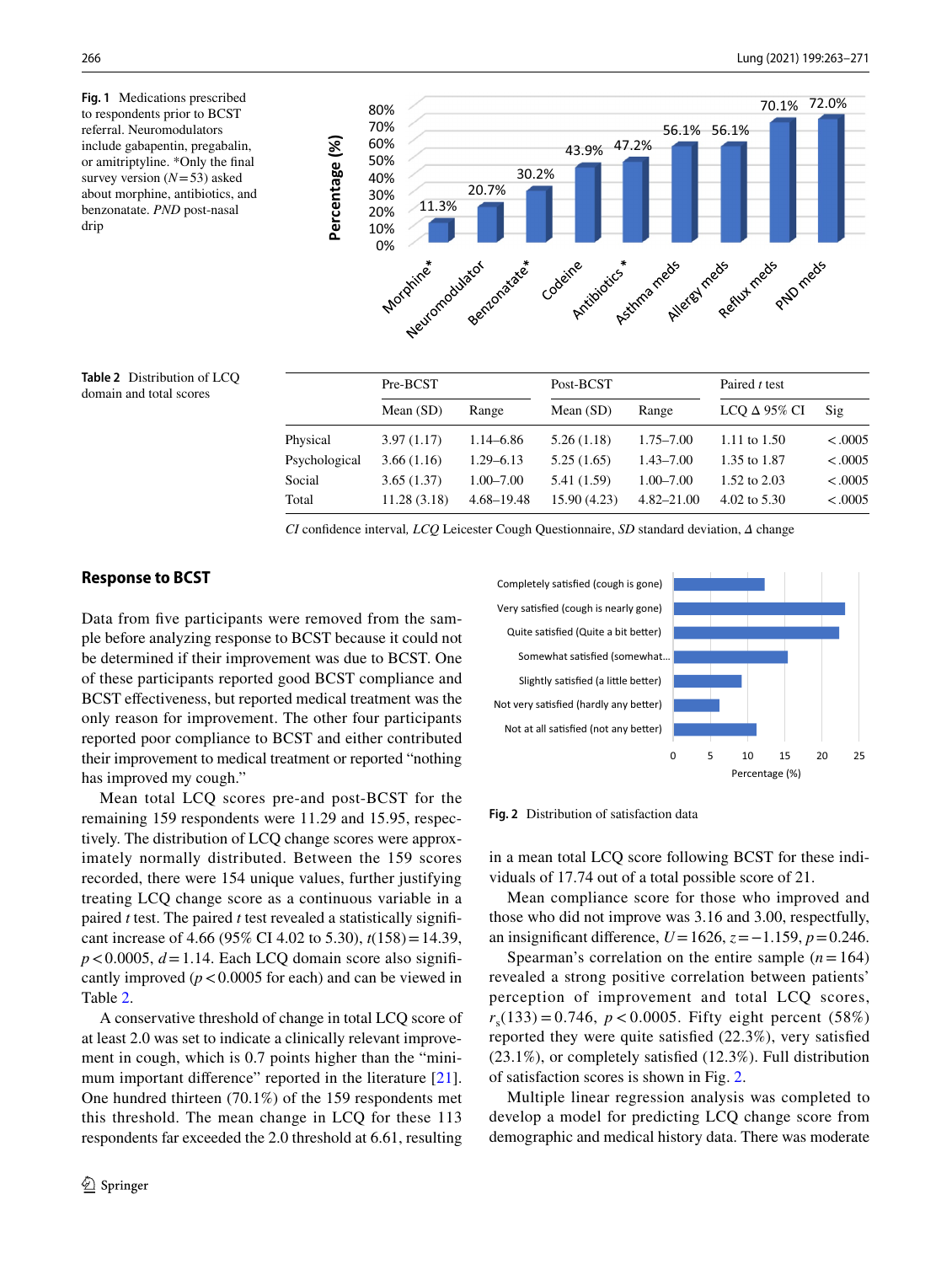evidence that increased length of cough prior to BCST predicted lower LCQ change scores,  $(F(5,110) = 2.815,$  $p=0.02$ . No other variables had a significant effect on the model (see Table [3](#page-4-0)). The model was able to account for 15.2% of the variance in LCQ change score.

Number of BCST sessions was not collected; however, the mean number of days between enrollment and fnal follow-up survey was 64. Given follow-up data requests were sent every four to six weeks until participants either reported a satisfaction score of at least 5 (i.e., *quite-a-bit satisfed, I'm quite-a-bit better*), or were no longer showing progress, the data suggests the majority of participants who improved with BCST did so within 5–9 weeks. LCQ and mean days from enrollment to fnal follow-up are presented in Table [4.](#page-4-1)

## **Discussion**

This prospective study adds to the growing body of literature highlighting the management difficulties of this disorder and the underutilization of BCST. The overarching goals in BCST are to  $(1)$  promote vocal hygiene techniques to reduce laryngeal irritation, and (2) train the patient to attend to and recognize the UTC sensation, and to prevent or interrupt the cough motor response by using volitional behavioral (cough suppression) techniques. The latter goal is achieved through principles of cognitive-behavioral therapy (CBT). Patients

<span id="page-4-0"></span>**Table 3** Multiple regression results for LCQ change score

| Predictor              | B        | Std. error | t value  | P       |
|------------------------|----------|------------|----------|---------|
| Intercept              | 7.386    | 2.546      | 2.901    | .004    |
| History of smoking     | $-.198$  | .911       | $-.217$  | .828    |
| Gender (male)          | 1.077    | 1.028      | 1.047    | .297    |
| Age                    | $-.006$  | .030       | $-.192$  | .848    |
| Cough $(2-4$ months)   | $-3.159$ | 1.946      | $-1.623$ | .107    |
| Cough $(4–6$ months)   | $-1.871$ | 1.483      | $-1.262$ | .210    |
| Cough $(6-12$ months)  | $-2.518$ | 2.145      | $-1.174$ | .243    |
| Cough $(12-18$ months) | $-5.550$ | 1.866      | $-2.974$ | $.004*$ |
| Cough $(18-24$ months) | $-3.959$ | 1.255      | $-3.153$ | $.002*$ |
| Number meds            | .055     | .163       | .339     | .735    |

learn to implement a modifed behavior (cough suppression techniques) in response to a trigger (cough stimulant) by training patients early on to recognize and attend to the urge-to-cough (UTC) sensation. If the patient can increase awareness of the UTC sensation and the circumstances under which it is triggered, and recognize that this sensation may indicate that a sensory threshold for producing the cough (motor response) has been met, then the patient can activate an alternative volitional motor response to suppress a cough [[22,](#page-7-16) [23](#page-7-17)]. Exact techniques vary for training the patient to attend to their UTC sensation and to volitionally activate an alternative motor response using cough suppression strategies.

Despite the established efficacy of BCST, and its low-risk profle, most patients in this investigation reported seeking care for their cough from at least four physicians, and trialing at least six diferent medications intended to treat cough before being referred for BCST. At the time of enrollment in BCST, patients were still symptomatic, with low LCQ scores, indicating their cough negatively impacted quality of life. Following BCST, the total LCQ score increased on average over 4.6 points, indicating a signifcant and clinically meaningful improvement. Given the majority of participants included in this study reported having been prescribed four or more inefective medications prior to BCST, these data suggest that BCST is at least as efective as some medical intervention for cough in the sample studied here. Given the average wait time to see a physician in the United States is approximately 24 days [[24](#page-7-18)] and the most commonly prescribed empiric treatments for RCC (i.e., pharmaceutical treatments for rhinitis, GERD, or asthma) require a oneto-six-month trial period to determine efectiveness [[25](#page-7-19)], the health and fnancial burden of such a protracted time to symptom resolution is signifcant.

Pharmaceutical treatments directly targeting cough hypersensitivity have been shown to be helpful in a proportion of patients with RCC; however, the data presented here suggests BCST is at least as, or more, efective, and with a much lower risk profile. Ryan et al. [[26](#page-7-20)] is one of the few neuromodulator efficacy studies to include the LCQ as an outcome measure, allowing for direct cross-study comparison. Their placebo-controlled trial showed a mean change in LCQ of

<span id="page-4-1"></span>**Table 4** Distribution of LCQ scores in participants who improved with BCST and those who did not improve with BCST

|                                          | Frequency $(\%)$ | Mean LCQ pre-<br>BCST (SD) | Mean LCQ post-<br>BCST (SD) | Mean $\Delta$ LCO (SD) | $\triangle$ LCQ Range | Enrollment<br>to follow-up<br>(days) |
|------------------------------------------|------------------|----------------------------|-----------------------------|------------------------|-----------------------|--------------------------------------|
| Improved<br>$(\Delta$ in LCQ > 2)        | 113(71.0)        | 11.14(2.79)                | 17.73(2.70)                 | 6.62(3.17)             | 2.00 to 15.16         | 63.43 (43.83)                        |
| Did not improve<br>$(\Delta$ in LCQ < 2) | 46(28.9)         | 11.66 (3.96)               | 11.58 (4.06)                | $-.066(1.35)$          | $-3.14$ to 1.86       | 65.95 (43.64)                        |

*LCQ* Leicester Cough Questionnaire, *Δ* change, *SD* standard deviation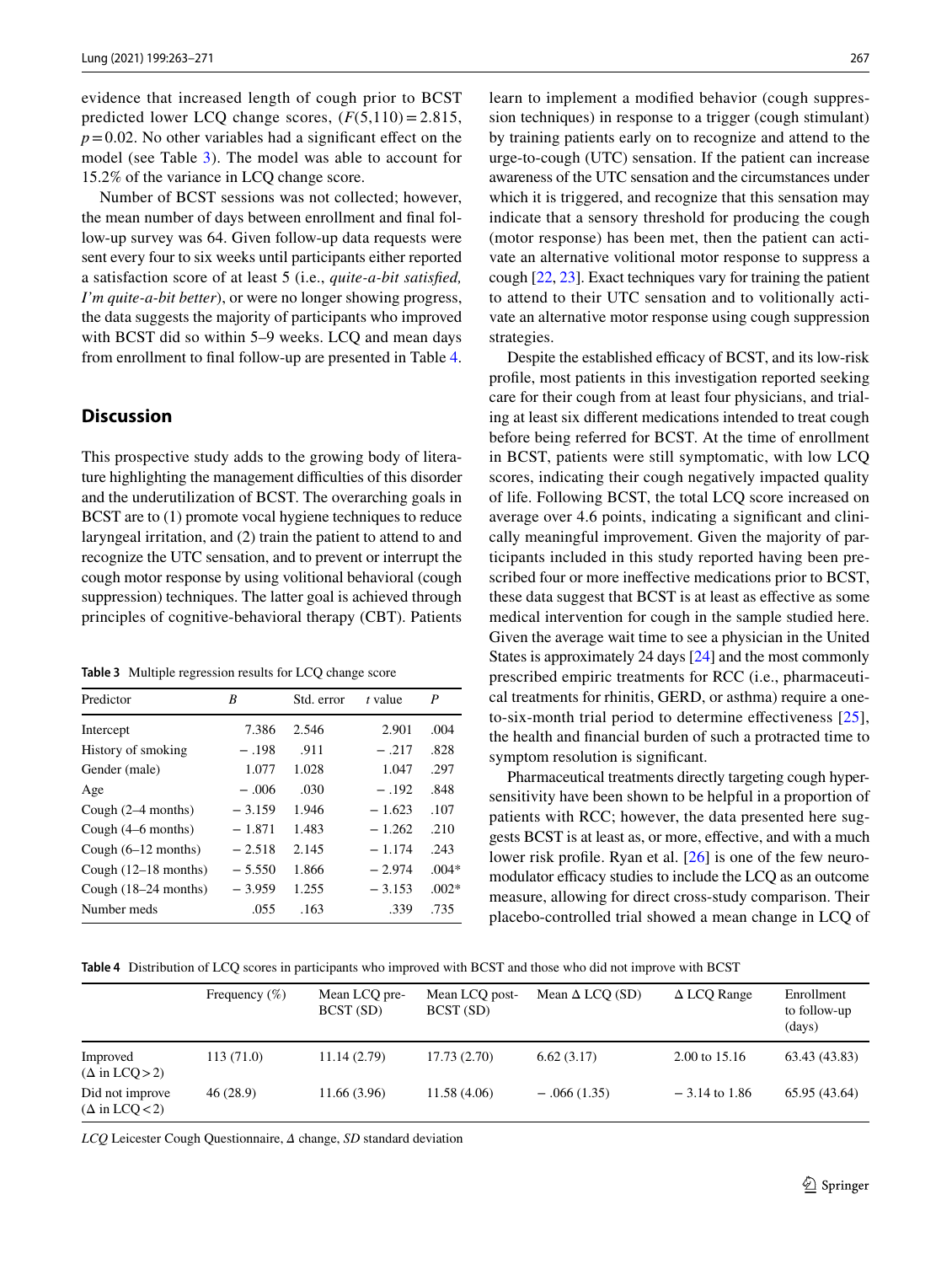2.5, which is nearly 2 full points lower than the mean LCQ change of 4.66 in the current study. Furthermore, 31% of the participants in Ryan et al.'s study experienced negative side effects. Our data also shows BCST to be superior to low dose morphine, which has been shown to reduce symptoms in approximately half of patients with RCC  $[8]$  $[8]$  with an average change in LCQ of 3.2.

The 2020 Medicare charge [[27\]](#page-7-21) for the most commonly prescribed tests for patients with RCC (i.e., chest and sinus CT, laryngoscopy, pulmonary function testing, allergy testing, swallow study, pH refux testing) totals over \$1200 (Table [5\)](#page-6-0). With the average initial visit charge being \$110, and the patients in this sample seeing on average at least 4 diferent physicians, \$440 is spent on initial physician visits alone, totally over \$1500 in tests and physician charges without counting the cost of repeat physician visits or medications (see Table [4](#page-4-1)). Conversely, the cost of one session of BCST is \$81.20. Although we did not collect data on number of BCST sessions, prior studies indicate patients undergoing BCST typically receive no more than four sessions, for a total cost of \$417.19. Further, and perhaps most importantly, these patients completed BCST *after* failing medical therapies, and only after BCST did they experience a meaningful improvement. Nearly 60% reported high satisfaction and symptom resolution with BCST, 29% of whom reported their cough was nearly or completely gone.

Results of the current investigation support past BCST efficacy literature. In 1988, Blager  $[28]$  reported on four patients with refractory cough of presumed psychogenic origin. One patient underwent BCST with symptom resolution and cessation of cough suppression medications. In 2006, Vertigan and colleagues [[17\]](#page-7-23) published a prospective randomized placebo-controlled trial of four sessions of BCST  $(n=47)$  compared to healthy lifestyle education training (*n*=50). Eighty-eight percent of participants in the intervention group achieved a signifcant reduction in cough, compared to only 14% in the placebo group. Like participants in the current study, those in the Vertigan investigation underwent multiple diagnostic tests and medication trials prior to initiation of BCST. In 2017, Chamberlain Mitchell and colleagues [[29\]](#page-7-24) reported an improvement in LCQ of 3.4 in 34 patients following four sessions of BCST compared to improvement of only 1.53 in 41 control patients. Like the Vertigan study and ours, these patients had failed common empiric treatments prior to enrolling in BCST. Patients in the current study improved an average of 3.2 points more on the LCQ than the intervention group in the Chamberlain Mitchell investigation, adding further evidence to the strong efficacy of BCST. Taken together, the extant literature and the current investigation demonstrate that BCST is efficacious at reducing or eliminating cough, and cost-efective when compared to empiric medical treatments. Further, BCST can be initiated at any time in the diagnostic process without sacrificing accuracy of other diagnostic tests or empiric treatments. For example, patients could be ofered BCST concurrently with empiric treatment for GERD, assuming they also have peptic symptoms (see, European Respiratory Guidelines [[8\]](#page-7-6)), which requires at least 4 weeks of medical management before symptom change [[30](#page-7-25)].

The results of this survey highlight the need for several areas of future investigation. Randomized controlled trials would be benefcial for determining the role of frst-line medical and behavioral and combined medical/behavioral therapies in improving objective measures of cough and quality of life. Based on the present data, we suggest consideration of early intervention with BCST is potentially more cost-effective and efficient for treating RCC than the conventional treatment model. An example of early intervention is ofering BCST to a patient who visits their primary care physician because they have been coughing for 8 weeks following a resolved upper respiratory tract infection. Current standard of care is to frst evaluate for red fags (i.e., hemoptysis, signifcantly productive cough, history of heavy smoking, prominent dyspnea at rest, hoarseness, systemic symptoms, difficulty swallowing, vomiting and recurrent pneumonia  $[12]$  $[12]$ ) and obtain a chest x-ray, then prescribe empiric trials of proton pump inhibitors, inhalers, and/or nasal sprays, and fnally refer to a pulmonologist and/or otolaryngologist if symptoms persist [[31](#page-8-0)]. Future care could involve initiation of BCST at the time of empiric treatment (i.e., after ruling out red fags and normal chest x-ray). In some cases, early initiation of BCST might even expedite appropriate evaluation by specialists, as experienced SLPs with training in laryngeal and upper airway disorders may be able to recognize features of RCC that are consistent with more concerning pathologies (i.e., subglottic stenosis, tracheobronchomalacia, vocal fold lesions).

## **Conclusion**

The majority of patients who underwent BCST for RCC in this study experienced an improvement in their cough and quality of life in spite of previous extensive medical work up and treatment, suggesting that early intervention with BCST may be a more cost-effective and efficient option for patients with RCC.

**Supplementary Information** The online version contains supplementary material available at<https://doi.org/10.1007/s00408-021-00442-w>.

**Acknowledgements** The authors would like to thank the following for their assistance with recruitment for this study: Lynn Harris, MS, CCC-SLP, Carol Cady, MD, Jennifer Andrus, MD, Peter Belafsky, MD, Krishna Sundar, MD, Eric Stern, MD, Megan Walker, MS, CCC-SLP, Lisa D'Oyley, MS, CCC-SLP, Jennifer Spielman, MA, CCC-SLP, Anne Vertigan, PhD, Joy Hesse, MA, CCC-SLP, Mary Spremulli,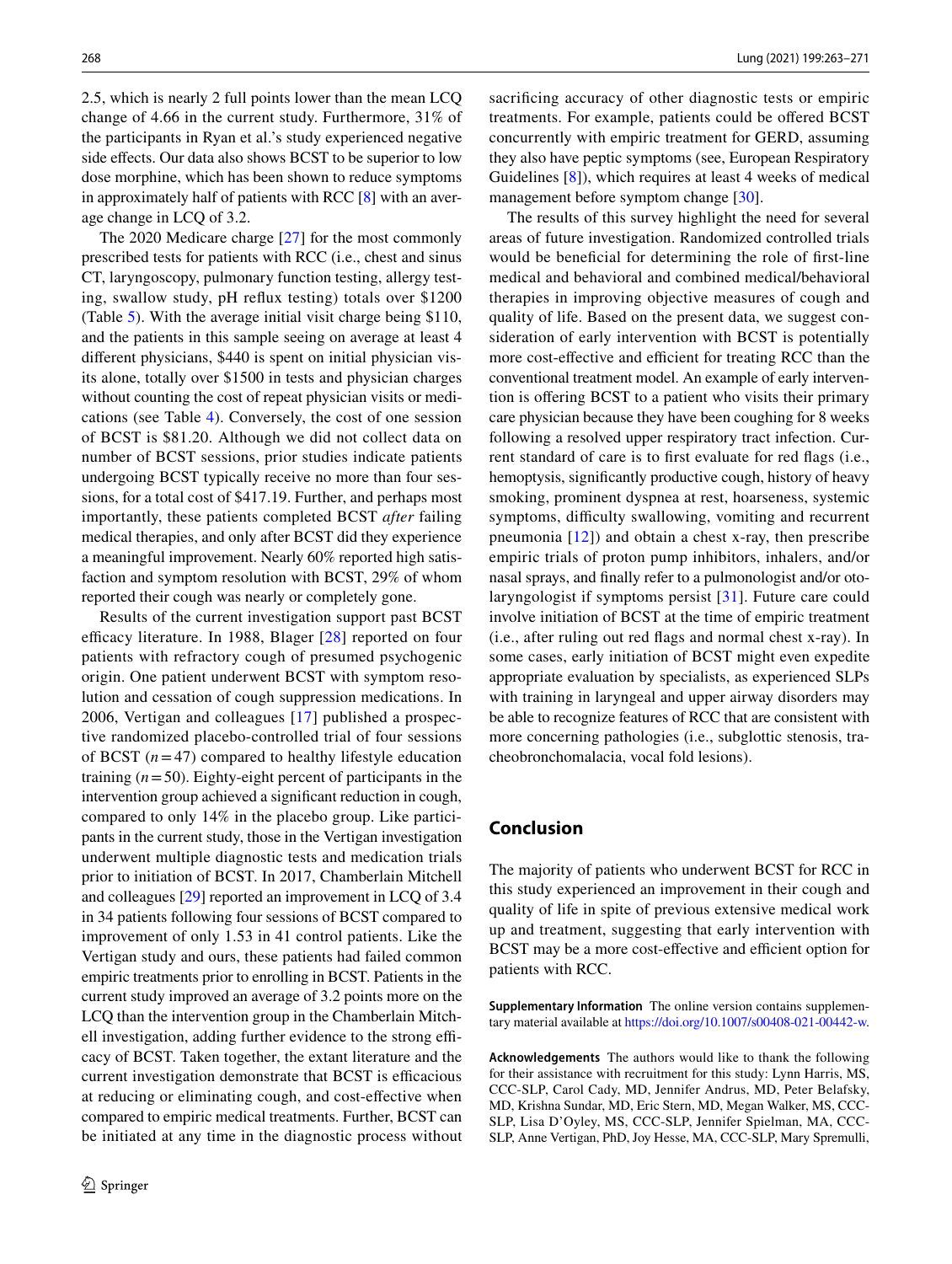<span id="page-6-0"></span>**Table 5** Medicare HCPCS codes commonly billed in evaluation of refractory chronic cough

| <b>HCPCS CODE</b> | Medical name                                         | Non-facility price (pri-<br>vate practice) | Facility<br>price (hos-<br>pital) |
|-------------------|------------------------------------------------------|--------------------------------------------|-----------------------------------|
| 31575             | Laryngoscopy without strobe                          | \$125.95                                   | \$68.57                           |
| 31579             | Stroboscopy                                          | \$197.05                                   | \$123.07                          |
| 31645             | Bronchoscopy                                         | \$271.39                                   | \$152.66                          |
| 70486             | CT Sinus                                             | \$141.47                                   | \$141.47                          |
| 71045             | Chest X-Ray (1 view)                                 | \$25.98                                    | \$25.98                           |
| 71046             | Chest X-Ray (2 views)                                | \$33.20                                    | \$33.20                           |
| 71260             | CT Chest                                             | \$199.21                                   | \$199.21                          |
| 91038             | PH/Impedance Testing                                 | \$449.32                                   | \$449.32                          |
| 92507             | Speech Therapy                                       | \$81.20                                    | \$81.20                           |
| 92511             | Nasopharyngoscopy                                    | \$114.76                                   | \$38.98                           |
| 92520             | Acoustic/Aerodynamic Measures                        | \$82.28                                    | \$42.22                           |
| 92524             | Voice Evaluation                                     | \$92.39                                    | \$92.39                           |
| 92610             | Modified Barium Swallow Study                        | \$89.14                                    | \$74.71                           |
| 94010             | Spirometry                                           | \$36.09                                    | \$36.09                           |
| 94016             | Analysis of Spirometry                               | \$25.98                                    | \$25.98                           |
| 94060             | Bronchodilation challenge                            | \$60.27                                    | \$60.27                           |
| 94200             | Included with Spirometry                             | \$22.74                                    | \$22.74                           |
| 94664             | Teaching patient to use aerosol generating<br>device | \$16.96                                    | \$16.96                           |
| 94726             | Pulmonary function tests                             | \$54.50                                    | \$54.50                           |
| 95004             | Allergy testing (40 pricks is typical)               | \$4.33                                     | \$4.33                            |
| 95012             | FENO for diagnosing asthma                           | \$20.21                                    | \$20.21                           |
| 95070             | Bronchoprovocation challenge                         | \$33.56                                    | \$33.56                           |
| 99203             | Level 3 new patient visit                            | \$109.35                                   | \$77.23                           |
| 99204             | Level 4 new patient visit                            | \$167.09                                   | \$132.09                          |
| 99205             | Level 5 new patient visit                            | \$211.12                                   | \$172.51                          |
| 99212             | Level 2 established patient visit                    | \$46.19                                    | \$26.35                           |
| 99213             | Level 3 established patient visit                    | \$76.15                                    | \$52.33                           |
| 99214             | Level 4 established patient visit                    | \$110.43                                   | \$80.48                           |
| 99215             | Level 5 established patient visit                    | \$148.33                                   | \$113.68                          |

MA, CCC-SLP, Kristie Miner, SLP, Karen Cox, SLP, Michele Payton Marsh, SLP. The authors also acknowledge the following students who were instrumental in collecting and collating the data: Emma Bozarth, Sarah Popp. This research was funded by the Mountain West Clinical Translational Infrastructure Network and the Montana IDeA Network of Biomedical Research Excellence through grants from the National Institute of General Medical Sciences of the National Institutes of Health: #: 1U54GM104944 and P20GM103474, respectfully. The content in this publication is solely the responsibility of the authors and does not necessarily represent the official views of the National Institutes of Health.

**Author Contributions** LS conceived the study design, developed the survey instrument, collected data, wrote and reviewed the manuscript. MJ assisted with statistical concepts and wrote and reviewed the manuscript. AG assisted with statistical concepts and wrote and reviewed the manuscript. JR assisted with recruitment, data collection, and manuscript writing. JB-K conceived the study design, assisted with recruitment and reviewed the manuscript. All authors contributed to the fnal manuscript.

**Funding** Mountain West Clinical Translational Infrastructure Network and Montana IDeA Network of Biomedical Research Excellence through grants from the National Institute of General Medical Sciences of the National Institutes of Health: #: 1U54GM104944 and P20GM103474, respectfully.

**Data Availability** The frst author holds all data and materials, which can be made available upon request.

## **Declarations**

**Conflict of interest** The authors declare no conficts of interest associated with this submission.

**Ethics Approval** This research was approved by the University of Montana Institutional Review Board March 05, 2015 (IRB#: 242-14).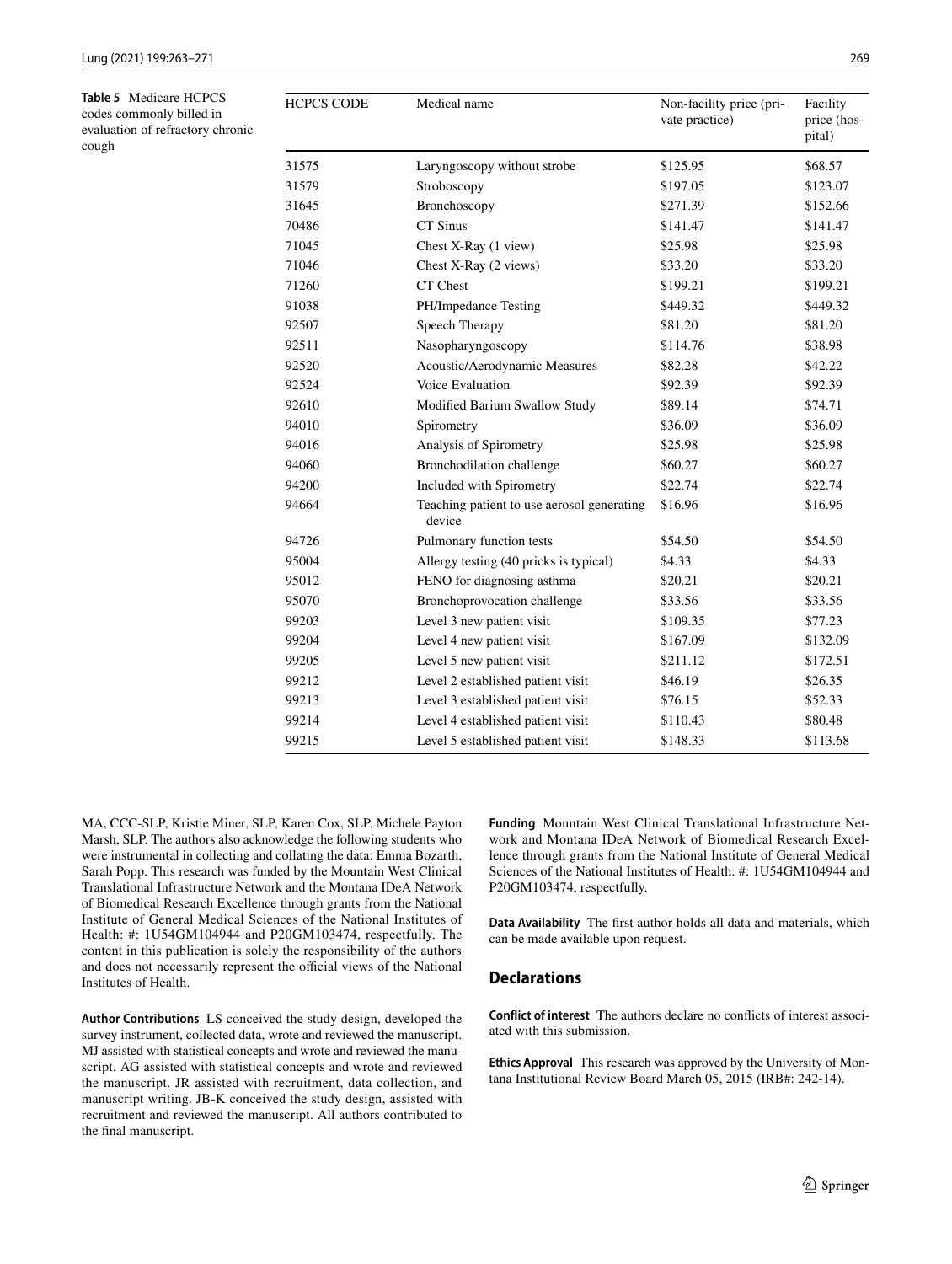**Informed Consent** All subjects gave consent to participate in this research prior to completing the survey. All authors give consent for publication.

**Open Access** This article is licensed under a Creative Commons Attribution 4.0 International License, which permits use, sharing, adaptation, distribution and reproduction in any medium or format, as long as you give appropriate credit to the original author(s) and the source, provide a link to the Creative Commons licence, and indicate if changes were made. The images or other third party material in this article are included in the article's Creative Commons licence, unless indicated otherwise in a credit line to the material. If material is not included in the article's Creative Commons licence and your intended use is not permitted by statutory regulation or exceeds the permitted use, you will need to obtain permission directly from the copyright holder. To view a copy of this licence, visit <http://creativecommons.org/licenses/by/4.0/>.

## **References**

- <span id="page-7-0"></span>1. Song WJ, Chang YS, Faruqi S, Kim JY, Kang MG, Kim S et al (2015) The global epidemiology of chronic cough in adults: a systematic review and meta-analysis. Eur Respir J 45(5):1479–1481. <https://doi.org/10.1183/09031936.00218714>
- <span id="page-7-1"></span>2. Chamberlain SA, Garrod R, Douiri A, Masefeld S, Powell P, Bucher C et al (2015) The impact of chronic cough: a cross-sectional European survey. Lung 193(3):401–408. [https://doi.org/10.](https://doi.org/10.1007/s00408-015-9701-2) [1007/s00408-015-9701-2](https://doi.org/10.1007/s00408-015-9701-2)
- <span id="page-7-2"></span>3. Mazzone SB, Farrell MJ (2019) Heterogeneity of cough neurobiology: Clinical implications. Pulm Pharmacol Ther 55:62–66. <https://doi.org/10.1016/j.pupt.2019.02.002>
- <span id="page-7-3"></span>4. Irwin RS, Baumann MH, Bolser DC, Boulet LP, Braman SS, Brightling CE et al (2006) Diagnosis and management of cough executive summary: ACCP evidence-based clinical practice guidelines. Chest 129(1 Suppl):1S-23S. [https://doi.org/10.1378/](https://doi.org/10.1378/chest.129.1_suppl.1S) [chest.129.1\\_suppl.1S](https://doi.org/10.1378/chest.129.1_suppl.1S)
- <span id="page-7-4"></span>5. Pratter MR (2006) Overview of common causes of chronic cough: ACCP evidence-based clinical practice guidelines. Chest 129(1 Suppl):59S-62S. [https://doi.org/10.1378/chest.129.1\\_suppl.59S](https://doi.org/10.1378/chest.129.1_suppl.59S)
- <span id="page-7-5"></span>6. Chamberlain S, Garrod R, Birring SS (2013) Cough suppression therapy: does it work? Pulm Pharmacol Ther 26(5):524–527. <https://doi.org/10.1016/j.pupt.2013.03.012>
- 7. Vertigan AE, Theodoros DG, Winkworth AL, Gibson PG (2008) A comparison of two approaches to the treatment of chronic cough: perceptual, acoustic, and electroglottographic outcomes. J Voice 22(5):581–589. [https://doi.org/10.1016/j.jvoice.2007.01.](https://doi.org/10.1016/j.jvoice.2007.01.001) [001](https://doi.org/10.1016/j.jvoice.2007.01.001)
- <span id="page-7-6"></span>8. Morice AH, Millqvist E, Bieksiene K, Birring SS, Dicpinigaitis P, DomingoRibas C et al (2020) ERS guidelines on the diagnosis and treatment of chronic cough in adults and children. Eur Respir J.<https://doi.org/10.1183/13993003.01136-2019>
- <span id="page-7-7"></span>9. Morice AH, Fontana GA, Sovijarvi AR, Pistolesi M, Chung KF, Widdicombe J et al (2004) The diagnosis and management of chronic cough. Eur Respir J 24(3):481–492. [https://doi.org/10.](https://doi.org/10.1183/09031936.04.00027804) [1183/09031936.04.00027804](https://doi.org/10.1183/09031936.04.00027804)
- 10. Kastelik JA, Aziz I, Ojoo JC, Thompson RH, Redington AE, Morice AH (2005) Investigation and management of chronic cough using a probability-based algorithm. Eur Respir J 25(2):235–243.<https://doi.org/10.1183/09031936.05.00140803>
- 11. Pratter MR, Brightling CE, Boulet LP, Irwin RS (2006) An empiric integrative approach to the management of cough: ACCP evidence-based clinical practice guidelines. Chest 129:222S-S231. [https://doi.org/10.1378/chest.129.1\\_suppl.222S](https://doi.org/10.1378/chest.129.1_suppl.222S)
- <span id="page-7-8"></span>12. Irwin RS, French CL, Chang AB, Altman KW, Panel\* CEC (2018) Classifcation of cough as a symptom in adults and management algorithms: CHEST guideline and expert panel report. Chest 153(1):196–209. [https://doi.org/10.1016/j.chest.2017.10.](https://doi.org/10.1016/j.chest.2017.10.016) [016](https://doi.org/10.1016/j.chest.2017.10.016)
- <span id="page-7-9"></span>13. Ryan NM, Vertigan AE, Gibson PG (2009) Chronic cough and laryngeal dysfunction improve with specifc treatment of cough and paradoxical vocal fold movement. Cough 5:4. [https://doi.org/](https://doi.org/10.1186/1745-9974-5-4) [10.1186/1745-9974-5-4](https://doi.org/10.1186/1745-9974-5-4)
- 14. Ryan NM, Vertigan AE, Bone S, Gibson PG (2010) Cough refex sensitivity improves with speech language pathology management of refractory chronic cough. Cough. [https://doi.org/10.1186/](https://doi.org/10.1186/1745-9974-6-5) [1745-9974-6-5](https://doi.org/10.1186/1745-9974-6-5)
- <span id="page-7-10"></span>15. Chamberlain S, Birring SS, Garrod R (2014) Nonpharmacological interventions for refractory chronic cough patients: systematic review. Lung 192(1):75–85. [https://doi.org/10.1007/](https://doi.org/10.1007/s00408-013-9508-y) [s00408-013-9508-y](https://doi.org/10.1007/s00408-013-9508-y)
- <span id="page-7-11"></span>16. Vertigan A, Haines J, Slovarp L (2019) An update on speech pathology management of chronic refractory cough. J Allerg Clin Immunol 7(6):1756–61
- <span id="page-7-23"></span>17. Vertigan AE, Theodoros DG, Gibson PG, Winkworth AL (2006) Efficacy of speech pathology management for chronic cough: a randomised placebo controlled trial of treatment efficacy. Thorax 61(12):1065–1069.<https://doi.org/10.1136/thx.2006.064337>
- <span id="page-7-12"></span>18. Vertigan AE, Gibson P (2016) Speech pathology management of chronic refractory cough and related disorders. Compton Publishing, Kent
- <span id="page-7-13"></span>19. Birring SS, Prudon B, Carr AJ, Singh SJ, Morgan MD, Pavord ID (2003) Development of a symptom specifc health status measure for patients with chronic cough: Leicester Cough Questionnaire (LCQ). Thorax 58(4):339–343
- <span id="page-7-14"></span>20. Brignall K, Jayaraman B, Birring SS (2008) Quality of life and psychosocial aspects of cough. Lung 186:S55–S58. [https://doi.](https://doi.org/10.1007/s00408-007-9034-x) [org/10.1007/s00408-007-9034-x](https://doi.org/10.1007/s00408-007-9034-x)
- <span id="page-7-15"></span>21. Raj AA, Pavord DI, Birring SS (2009) Clinical cough IV: what is the minimal important diference for the Leicester Cough Questionnaire? In: Chung KF, Widdicombe J (eds) Pharmacology and therapeutics of cough, vol 187. Springer, Berlin, pp 311–20
- <span id="page-7-16"></span>22. Davenport PW (2008) Urge-to-cough: what can it teach us about cough. Lung 186:S107–S111
- <span id="page-7-17"></span>23. Davenport PW, Vovk A, Duke RK, Bolser DC, Robertson E (2009) The urge-to-cough and cough motor response modulation by the central efects of nicotine. Pulm Pharmacol Ther 2009(22):82–89
- <span id="page-7-18"></span>24. Hawkins M (2017) Survey of physician appointment wait times and medicare and medicaid acceptance rates
- <span id="page-7-19"></span>25. Iyer VN, Lim KG (2013) Chronic cough: an update. Mayo Clin Proc 88(10):1115–1126. [https://doi.org/10.1016/j.mayocp.2013.](https://doi.org/10.1016/j.mayocp.2013.08.007) [08.007](https://doi.org/10.1016/j.mayocp.2013.08.007)
- <span id="page-7-20"></span>26. Ryan NM, Birring SS, Gibson PG (2012) Gabapentin for refractory chronic cough: a randomised, double-blind, placebo-controlled trial. Lancet 380(9853):1583–1589. [https://doi.org/10.](https://doi.org/10.1016/S0140-6736(12)60776-4) [1016/S0140-6736\(12\)60776-4](https://doi.org/10.1016/S0140-6736(12)60776-4)
- <span id="page-7-21"></span>27. Medicare National Fee Schedule (2020) [https://www.cms.gov/](https://www.cms.gov/Medicare/Medicare-Fee-for-Service-Payment/PhysicianFeeSched) [Medicare/Medicare-Fee-for-Service-Payment/PhysicianFeeSched](https://www.cms.gov/Medicare/Medicare-Fee-for-Service-Payment/PhysicianFeeSched)
- <span id="page-7-22"></span>28. Blager FB, Gay ML, Wood RP (1988) Voice therapy techniques adapted to treatment of habit cough: a pilot study. J Commun Disord 21(5):393–400
- <span id="page-7-24"></span>29. Chamberlain Mitchell SA, Garrod R, Clark L, Douiri A, Parker SM, Ellis J et al (2017) Physiotherapy, and speech and language therapy intervention for patients with refractory chronic cough: a multicentre randomised control trial. Thorax 72(2):129–136. <https://doi.org/10.1136/thoraxjnl-2016-208843>
- <span id="page-7-25"></span>30. Dean BB, Gano AD Jr, Knight K, Ofman JJ, Fass R (2004) Efectiveness of proton pump inhibitors in nonerosive refux disease.